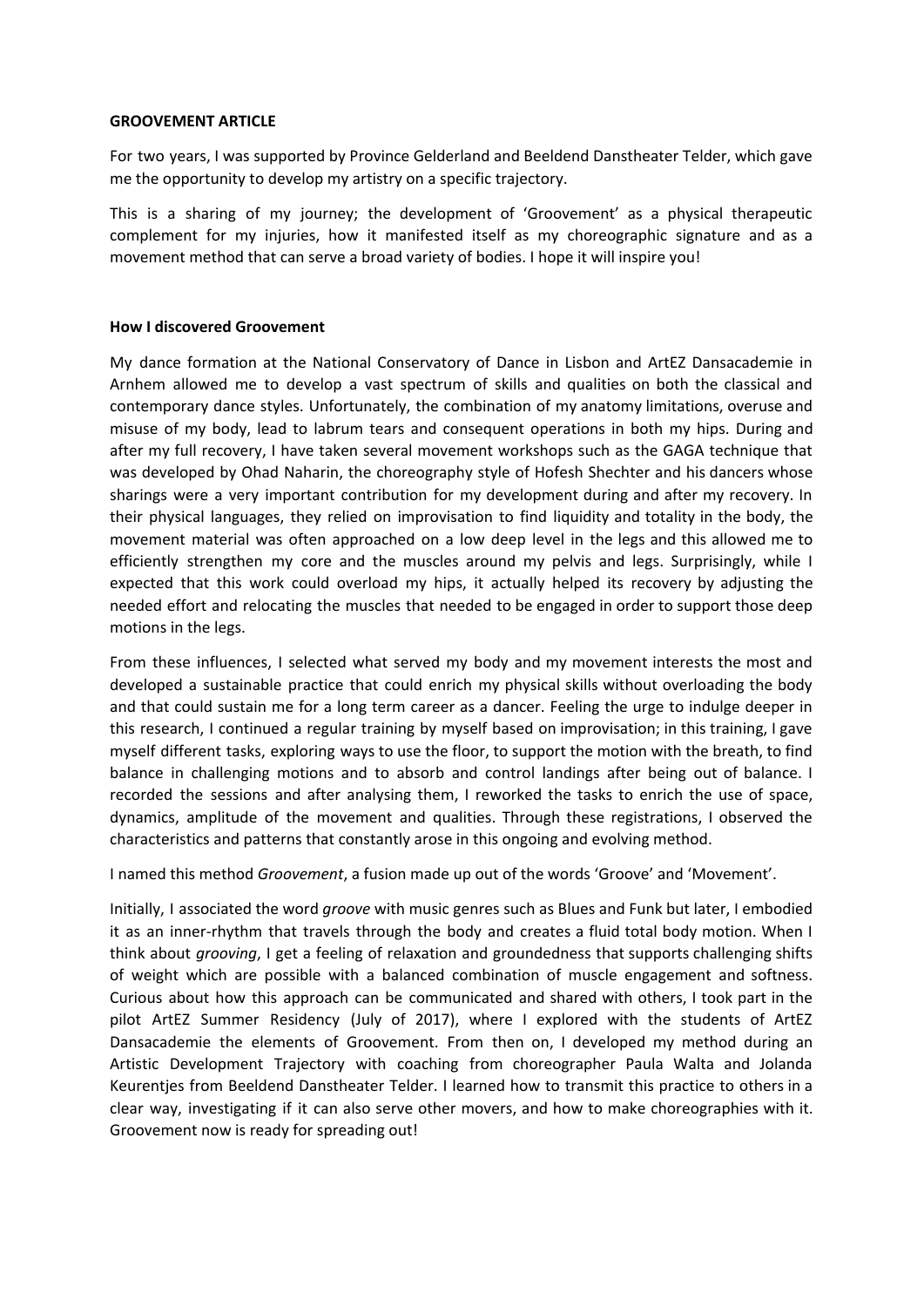### **What is Groovement and how do I transmit it**

Groovement features my individuality, movement quality and choreographic style. In Groovement, the predominant characteristics are groundedness, three-dimensionality, softness and articulation.

Groovement is a movement practice that has a vast and layered toolbox to support the approach of these characteristics. It initiates by focusing on the core and it builds up from details and isolations to a full use of the body. The attention starts inwards to stimulate our body awareness and once this is established, it expands to the outside with accumulation of input to generate different qualities, levels of speed, density, intensity, amplitude and use of space. The method is shared by verbalizing and showing set physical tasks and improvisation derived from visual references; the use of our imaginary is an invitation to tune the body into a specific sensation, quality and dynamic - rather than a shape or form - and the physical guidelines steer the movements into a determined mechanic.

This practice includes the use of breath as a medium to centre our bodies and support our motion; it gives focus to all body parts in order to create space and volume in our whole body and in all directions, with consciousness and precision.

### **What is the purpose of Groovement**

Groovement is a method that can be passed on and performed in several contexts such as:

a training practice - to energize, improve fitness and condition, open the body, raise awareness and connection between body, mind and spirit;

An artistic technique - to enhance one's physical skills, to help find one's natural movement identity, quality, creativity; to stimulate a working/artistic process (suitable for any artistic field, be it performatively physical or not)

A promoter of well-being - to focus in the here & now; to find relaxation, availability and freedom in the body and mind; to generate new energy and inspiration;

Approaching the body in this way, Groovement aspires to create and increase control, elasticity and totality of the body, to help find one's natural movement identity, to break patterns and enrich one's own vocabulary.

#### **For whom**

The content, approach and purpose of Groovement varies and is adaptable to serve different ages, backgrounds, experience and working fields.

I use Groovement as a warm-up, as a playful improvisation that spices my coordination, renews my patterns and inspires me for the movement material of my creations. Groovement allows me to connect with myself, using the body to express emotions, thoughts and sensations.

Groovement is an individual practice that is meant for any body, since every task is applicable to everyone. It is a process focused on the individual, instead of the group, so one can focus on his/her own discoveries, born in his/her own interpretations of the physical tasks and images, to encourage each one's natural flow of movement and find his/her organicity. Groovement does not aim to create a frame of shapes and forms; from the conviction that **everybody can move**, awareness is raised to the respect for each one's anatomies and capacities. Every *body* has the freedom to apply the tasks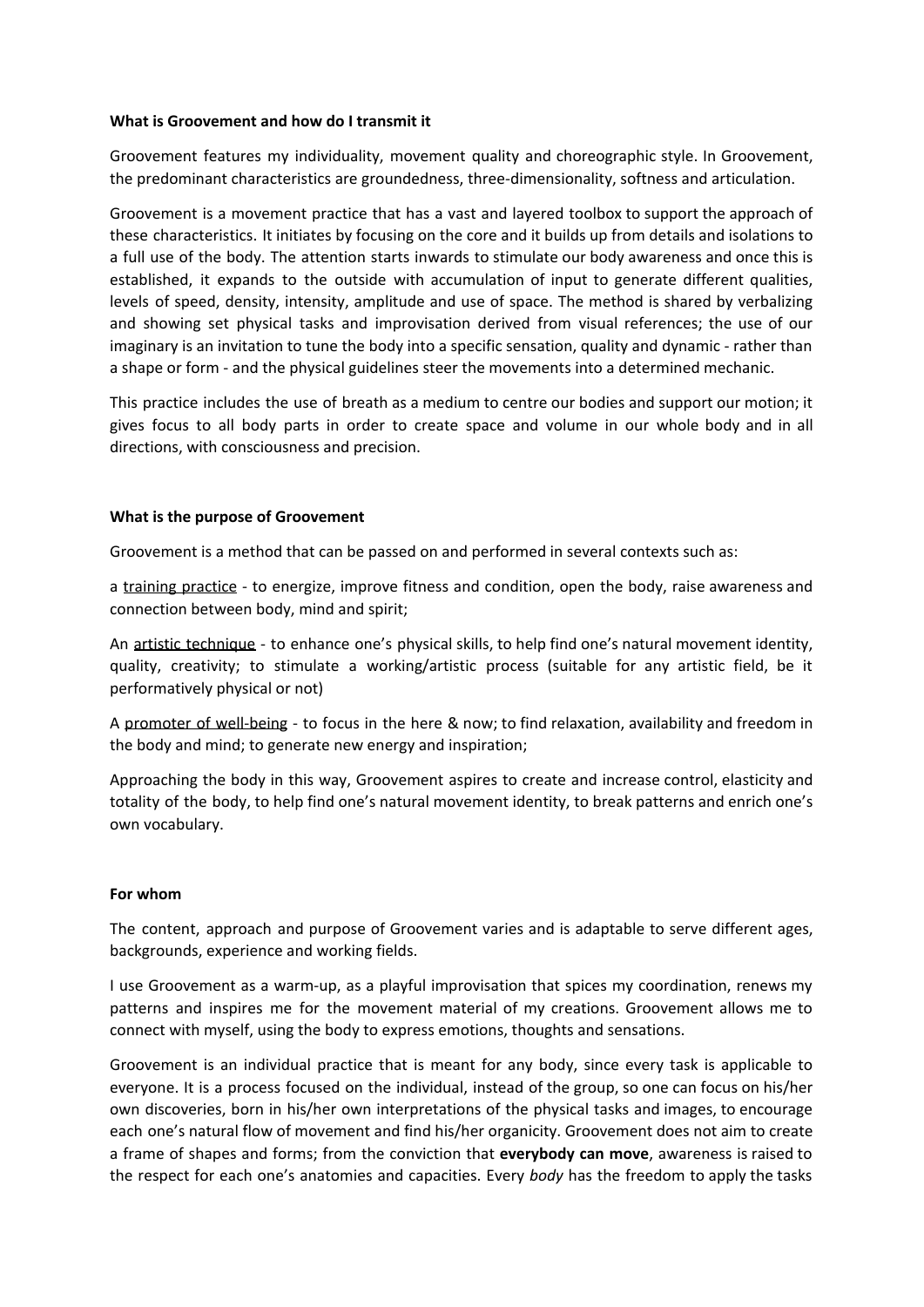to its own anatomy. The input that calls out for our imaginary allows everyone, regardless of their previous experience, to embody the tasks according to their possibilities. Therefore, the individual is encouraged not to copy what he/she sees from the rest of the group and instead, focus on how it feels.

The practice doesn't necessarily promote isolation. By projecting the focus onto the space and in tasks that the participants cross the floor two or three at the time, they can support and inspire each other by sharing energy, curiosity and presence while observing their similarities and differences. This is also an existing characteristic that comes back in my creations - the emphasis of the qualities of an individual within a universal task.

This practice can be shared with different target groups. The content, approach and purpose of the practice varies and are adaptable to serve different ages, backgrounds, level of experience and working field of the participants.

Groovement can help a dance student getting in touch with his/her own individuality; it can serve a professional dancer to enrich his physical skills and change his/her movement patterns; it can support students of different artistic formations to get out of their minds and into their bodies, to develop body consciousness and release tension, to boost creativity for their artistic process; it can help a performative artist becoming more aware of his body and hence, his presence on stage; it can give inspiration to fine artists to integrate experiences from Groovement onto their artistic work; it promotes well-being to people by connecting and creating space in the body, mind and spirit and let go of unnecessary tension, be it physical, mental or emotional.

# **Groovement as my choreographic style**

I like to use the elements of Groovement in my choreographies and create movement phrases where articulation, groundedness, softness and three-dimensionality are present and visible. I encourage dancers to use their full range of motion, to embody the material in a way that feels organic and respectful towards their anatomy. As the dancers mostly represent people in the creations, I give importance to how they use their breath and expressivity.

As a choreographer, I find my inspiration in body languages, postures, external influences in one's daily-life and consequent reactions, both subtle and obvious. It fascinates me to observe the impact that the surroundings create on the individual and vice-versa. In my work, I like to share my personal views on the social and psychological behaviours of a living being responding to its environment. Resistance, acceptance, adaptation, transformation, cooperation and separation are reactions that I highlight and bring up in the form of movement.

This is how I created *Round Is A Shape* (2015), *To React Upon* (2015), *Suppressed Dialogues* (2016/2018), *Hallelujah* (2017) and *Set Setting* (2018).

*In Their Bodies* (work-in-progress) is the embodiment of a movement language, a feeling/sensation, an image, a character. This is learned to *bodies*, at times in the form of an invitation and at other times as an imposition, which causes in return a resilient and/or an unwilling reaction. The *bodies* switch between mere instruments and living beings who are at times considered for their qualities and personalities and at others not. What does this do to them? Through this work and *their* bodies, I want to express the conflict-balance that specific happenings, circumstances and actions might